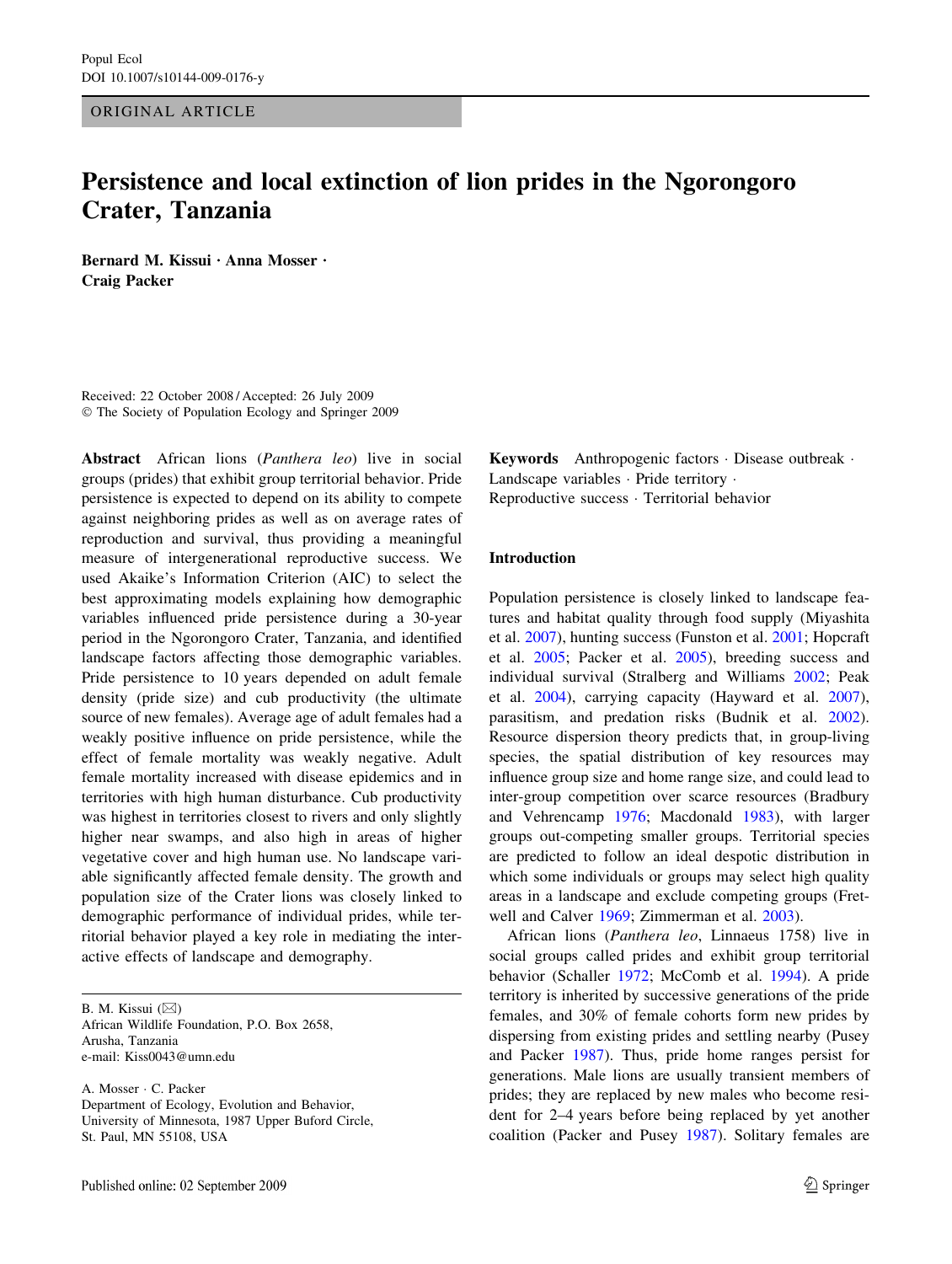unable to maintain exclusive home ranges and experience low reproductive success (Pusey and Packer [1987;](#page-8-0) Packer and Pusey [1995\)](#page-8-0) whereas large prides are more successful at defending their home ranges and out-compete small prides over high quality resources (Mosser and Packer [2009\)](#page-8-0). High quality landscape patches for lions provide high hunting success, shelter for hiding cubs, water, and minimum disturbance from humans (Spong [2002](#page-8-0); Hopcraft et al. [2005;](#page-8-0) Packer et al. [2005](#page-8-0); Mosser [2008\)](#page-8-0).

Ultimately, a female's survival and reproductive success depends on her pride: female lions are remarkably egalitarian, with no significant within-group variation in individual reproductive success (Packer et al. [2001](#page-8-0)). Given the importance of group size in maintaining successful reproduction (Pusey and Packer [1987;](#page-8-0) Packer et al. [1988](#page-8-0), [2001](#page-8-0)), and the greater reproductive success of daughters that are recruited into their natal pride (Pusey and Packer [1987](#page-8-0)), pride persistence can be viewed as the single most important demographic outcome of lifetime and intergenerational reproductive success.

In this paper, we analyze long-term data for the Ngorongoro Crater lion population to determine demographic variables that influenced the persistence of lion prides over a 30-year period (1975–2005), and identified landscape factors affecting those demographic variables. We used an information-theoretic approach (Burnham and Anderson [2002\)](#page-7-0), with Akaike's Information Criterion (AIC) to select the best statistical models. The demographic factors included in persistence analysis were female pride size (female density), size of the resident male coalition, frequency of male takeovers (incoming males kill or evict dependent offspring; Bygott et al. [1979;](#page-8-0) Packer et al. [1988\)](#page-8-0), cub productivity, female age, and female mortality. We tested the effect of distance of pride territories to rivers, roads and swamps, pride territories' vegetative cover, exposure to anthropogenic factors (Maasai pastoralists kill lions for ritual purposes or in retaliation for cattle-killing; Ikanda and Packer [2008](#page-8-0)), and exposure to outbreaks of infectious disease (three severe epizootics have struck the Crater population over the past 15 years; Kissui and Packer [2004\)](#page-8-0) on the demographic variables.

## Materials and methods

## Study area

The study was carried out in the Ngorongoro Crater, a 250  $km<sup>2</sup>$  caldera with walls 400–610 m high located at the western edge of the Gregory Rift in northern Tanzania (Fig. [1](#page-2-0)). The dominant resident ungulate populations include blue wildebeest (Connochaetes taurinus Burchell, 1823), zebra (Equus burchelli Gray, 1824), buffalo (Syncerus caffer Sparrman, 1779), and Grant's gazelle (Gazella granti Brooke, 1872), with smaller numbers of warthog (Phachochoerus africanus Gmelin, 1788), Coke's hartebeest (Alcelaphus buselaphus Pallas, 1776), common eland (Taurotragu*s* oryx Pallas, 1766), waterbuck (Kobus ellipsiprymnus Ogilby, 1833), reedbuck (Redunca redunca Pallas,1767), and bushbuck (Tragelaphus scriptus Pallas, 1766) (Kissui and Packer [2004](#page-8-0); Estes et al. [2006\)](#page-8-0). Most of these ungulates spend the whole year in the Crater, although  $\sim$ 20% of wildebeest and zebra migrate seasonally to the Serengeti plains (Estes and Small [1981](#page-8-0); Estes et al. [2006](#page-8-0)). The most common prey species for the Crater lions are wildebeest and zebra. Buffaloes are an important prey species for lions in large prides while gazelle and other ungulates constitute only a small proportion of their overall diet (Kissui and Packer [2004\)](#page-8-0). Additional predators in the Crater include spotted hyena (Crocuta crocuta Erxleben, 1777), golden jackal (Canis aureus Linnaeus, 1758), and black-backed jackal (Canis mesomelas Schreber, 1775). Cheetah (Acinonyx jubatus Schreber, 1775), African wild dog (Lycaon pictus Temminck, 1820), and leopard (Panthera pardus Linnaeus, 1758) are rarely seen in the Crater.

The Crater floor exhibits a range of landscape and vegetative characteristics (Fig. [1](#page-2-0)). The landscape is dominated by open grassland, but there are two Acacia xanthophloea forest patches and occasional patches of bush land dominated by Euphorbia bussei species (Estes et al. [2006](#page-8-0)). The Crater supports large numbers of resident ungulates owing to the permanent streams and rivers that originate from the northern highland catchment forests and the permanent springs that form persistent green belts of grass growth at the edges of marshes and swamps (Estes and Small [1981;](#page-8-0) Estes [2002](#page-8-0); Estes et al. [2006](#page-8-0)).

With its high concentrations of wildlife, the Crater forms one of the most attractive tourist destinations in Tanzania. Maasai pastoralists resided on the Crater floor until 1974 when the wildlife authority relocated them, but they were subsequently permitted daytime access to the Crater for livestock grazing, watering, and salt licks (Fyumagwa et al. [2007\)](#page-8-0). Thus, specific areas on the Crater floor continue to experience daily presence of humans. For example, the western quadrant is adjacent to the Maasai pastoralists' primary cattle trails and experiences 10–20 herders with large herds of livestock for most of the daytime. We classify such areas as ''high human use'' compared to the eastern section where pastoralists rarely visit which we term "low human use". The mere presence of livestock herders might not necessarily have a negative impact on wildlife, particularly ungulates, but Ngorongoro Maasai are known to kill lions with spears (Ikanda and Packer [2008](#page-8-0)), and our observations indicated that lions actively avoid encounters with Maasai.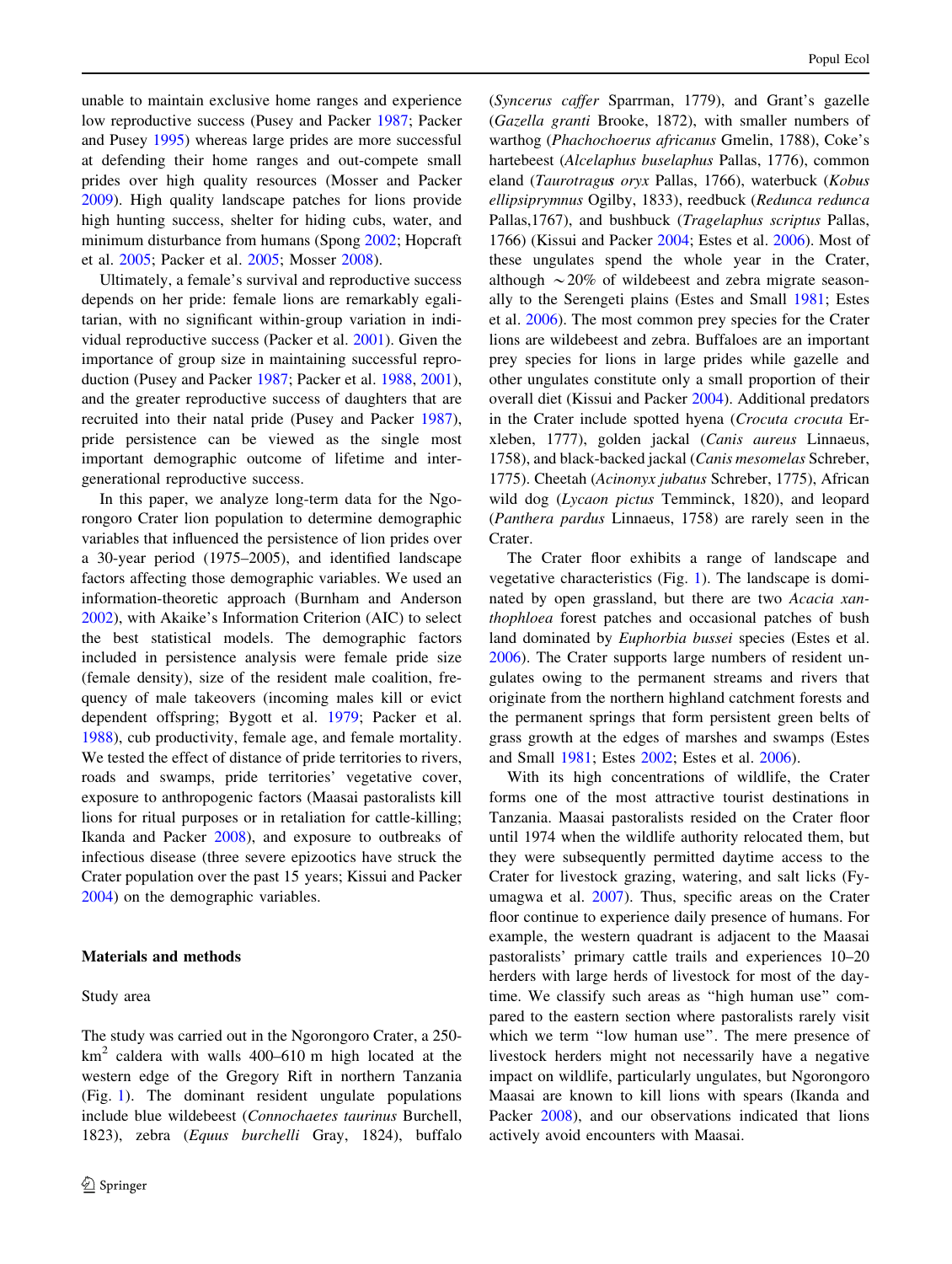<span id="page-2-0"></span>



# Study population

The Crater lion population has been monitored continuously since the early 1960s; lions are identified individually, and records are maintained on reproductive history, maternity, and ranging patterns of each individual. A lion pride typically comprises 2–9 related females (range 1–21), their dependent cubs, sub-adults, and a resident coalition of 2–6 males (Schaller [1972](#page-8-0); Bygott et al. [1979](#page-8-0); Packer et al. [1990;](#page-8-0) Packer and Pusey [1993](#page-8-0)). Lions are observed on a regular basis by searching the entire study area and recording date and time of observation, pride composition and identification of individual lions, and the location of the pride is recorded using GPS (prior to 1995, pride locations were recorded on a UTM coordinate grid map). Although demographic data extend back to 1963 (Packer et al. [1991](#page-8-0)), ranging data were not recorded until 1975, so this analysis is restricted to the period from 1975 to 2005.

# Demography and pride level variables

We measured 14 demographic and pride level variables calculated in 2-year time steps (which equals the average inter-birth interval for mothers of surviving cubs) (Table [1\)](#page-3-0) from 1975. We used Pearson's correlation coefficients to check for redundancy in the demographic variables and selected only one for statistical analysis when two or more variables significantly correlated with each other ( $r_s > 0.5$ , with  $P < 0.05$  as threshold). This procedure left six variables (Table [2](#page-3-0)) for subsequent analysis.

Most cub mortality occurs prior to the first birthday (Schaller [1972](#page-8-0)), so recruitment of yearlings is the best measure of cub productivity (Packer et al. [1988\)](#page-8-0). We defined cub productivity as the number of cubs surviving to 1 year of age per  $km^2$  of pride territory. Adult female mortality was defined as the number of females  $3+$  years that died/disappeared in each time step per  $km<sup>2</sup>$  of pride territory. Cub productivity, adult female mortality and number of adult females are scaled to pride territory area in order to link the influences of landscape features with these demographic parameters. Female density was the average number of females in the pride per  $km<sup>2</sup>$  of pride territory. Male takeovers were determined as the frequency of takeovers for each pride over a 2-year period. The number of adult males was calculated as the number of males in resident coalition(s) during a 2-year time step.

# Landscape variables

We calculated landscape variables using GIS layers in Arc View 3.2, ESRI. Layers for roads, rivers and swamps were obtained from existing digital library and converted into 1,000-m grids. We calculated the distance from the centroid of each grid cell to the nearest road, river or swamp. For vegetation, a GIS layer was created by digitizing a vegetation map for the Crater published by Estes et al. ([2006\)](#page-8-0) and converted into 1,000-m grid cells. Vegetation types were categorized on the basis of height, cover and type of vegetation following Estes et al. ([2006\)](#page-8-0) classification:  $0 =$  short grassland (grass height of  $\langle 1 \text{ m} \rangle$ , 1 = medium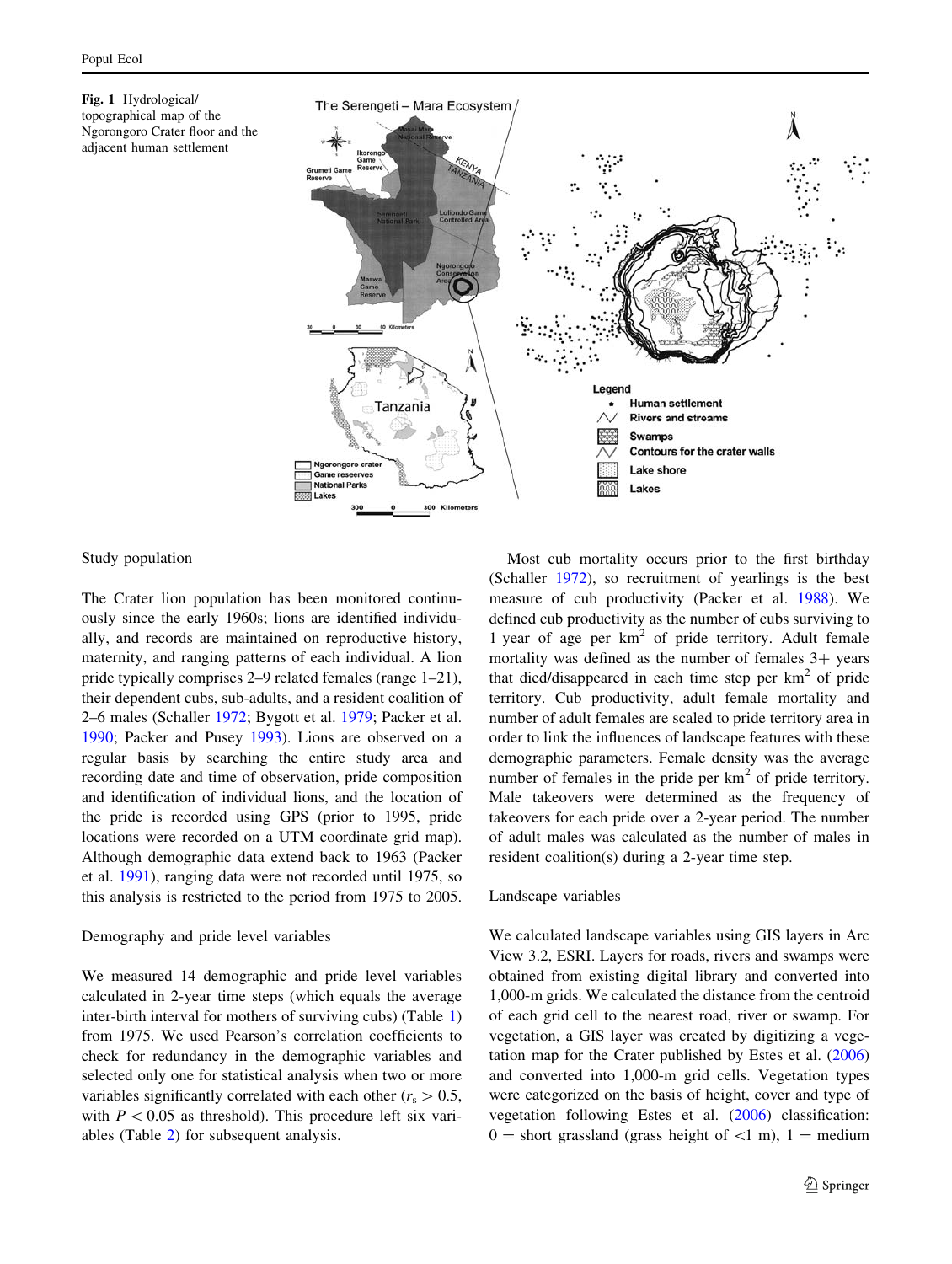<span id="page-3-0"></span>Table 1 Demography and pride level variables for each pride calculated over 2-year intervals from 1975 to 2005. The 2-year period starting, for example, on November 1, 1974 ended on October 31, 1976 and was labeled as 1975 in the analysis

- 1. Number of adult females age 3+ years old
- 2. Number of adult females age  $3+$  years old in each pride per km<sup>2</sup> of pride territory
- 3. Number of adult females age  $3+$  years old dying per km<sup>2</sup> of pride territory
- 4. Proportion of adult females  $3+$  years old dying each 2-year period
- 5. Number of females age 1–2 years old dispersed from a pride
- 6. Average number of adult females  $3+$  year old, averaged over 24 months
- 7. Average number of resident males, averaged over 24 months
- 8. Number of cubs surviving to year 1
- 9. Number of cubs surviving to year 1 per  $km<sup>2</sup>$  of pride territory
- 10. Total number of lions in a pride including females, cubs and males
- 11. Total number of lions in a pride including females, cubs and males per  $km<sup>2</sup>$  of pride territory
- 12. Average age of adult females  $3+$  years old
- 13. Number of male takeovers
- 14. Pride territory size

| <b>Table 2</b> Demographic<br>variables selected for use in<br>a priori model analysis | Description                                                                       | Abbreviation |
|----------------------------------------------------------------------------------------|-----------------------------------------------------------------------------------|--------------|
|                                                                                        | Average number of resident males, averaged over 24 months                         | Resmale      |
|                                                                                        | Average age of adult females $3+$ years old                                       | Fage         |
|                                                                                        | Number of male takeovers                                                          | Mto          |
|                                                                                        | Cub productivity: number of cubs surviving to year 1 per $km2$ of pride territory | Cubsury      |
|                                                                                        | Number of adult females $3+$ years dying per km <sup>2</sup> of pride territory   | Fmortality   |
|                                                                                        | Number of females $3+$ years per km <sup>2</sup> of pride territory               | Fdensity     |

grassland (grass height 1–1.5 m),  $2 =$  bush land (dominated by bushy vegetation),  $3 =$  woodland (vegetation dominated by woodland),  $4 = \text{reeds}$ , and  $5 = \text{forest}$ (Fig. [2](#page-4-0)). We did not have sufficient long-term data on prey distribution to include in this analysis; we instead relied on surrogate measures of prey availability (see below).

#### Anthropogenic factors

We used a combination of number of pastoralists, herd size and frequency of visits to categorize levels of human use for different areas of the Crater. We defined three categorical levels of human use: category  $1 =$  low use areas (these are areas rarely accessed by pastoralists and livestock), category  $2 =$  medium use areas (areas occasionally accessed by pastoralists and livestock), and category  $3 =$  high use areas (areas accessed by pastoralists and livestock daily) (Fig. [3](#page-4-0)). The patterns of human use of the crater were inferred from long-term observations spanning the years 1975–2005.

# Lion pride home ranges

We considered new prides to have appeared in the population when at least two females of  $2+$  years old split from an existing pride and established an independent territory. No new pride originated from lions immigrating into the population from outside the Crater. A pride was deemed locally "extinct" when the number of females fell to one (since solitaries never succeeded in raising surviving offspring).

We constructed pride home ranges for each 2-year period over the period 1975–2005 for sightings from 15 prides. Home ranges were determined from utilization contours using a 75% fixed kernel in Arcview GIS 3.2. We used a smoothing parameter (h) of 2,700 m, representing the mean daily distance traveled by adult female lions in the Crater. The 75% kernel was considered an optimum compromise between large and small kernels: large kernels such as 95% typically tend to overestimate the home range, while kernels of 50% are too small (Worton [1989](#page-8-0); Mosser [2008](#page-8-0)). Home ranges were based on observations containing one or more females that were  $2+$  years old. The analysis only included prides that were observed at least 3 times per year during the life span of a pride. About 17% of the pride–range estimates contained\20 observations, ranging from 8 to 501 sightings per 2-year time step. Lions show high territorial site-fidelity, and an earlier study of lion home-ranges found no systematic error in estimates based on comparable sample sizes (Mosser [2008\)](#page-8-0). Home ranges were converted to 1,000-m grids; the average territory size was 30 km<sup>2</sup> (range 14–69 km<sup>2</sup>).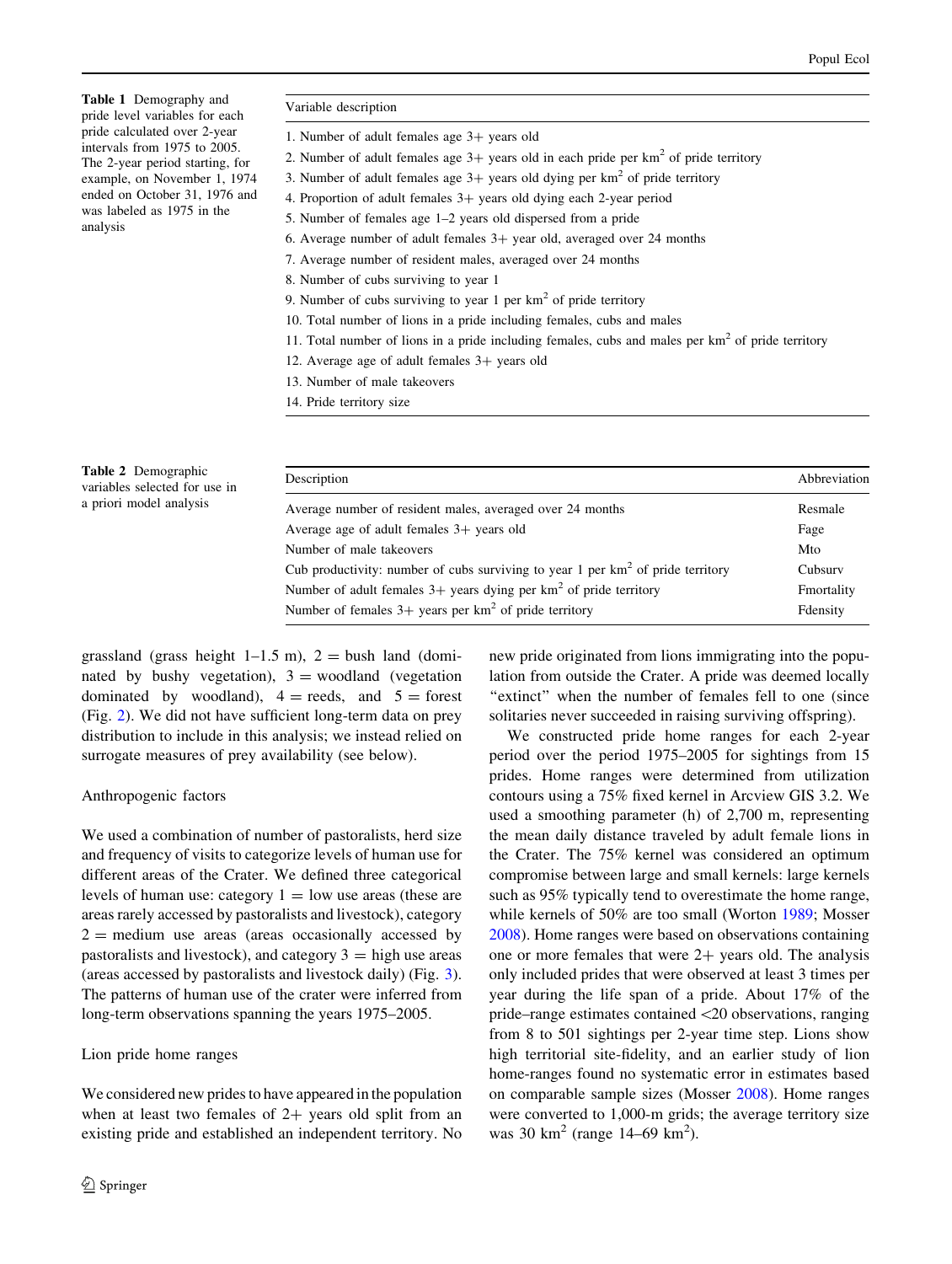<span id="page-4-0"></span>

Fig. 2 1,000 m grid vegetation map for the Crater floor



Fig. 3 1,000 m grid map of the intensity of human use across the Crater floor based on the amount of daytime that people and livestock are present in each section of the crater

#### Data analyses

For continuous landscape variables such as distance to rivers and swamps, we averaged grid outputs from the

GIS overlay analysis to obtain a mean value for each pride territory for each 2-year period. For variables such as level of human-use and vegetation types, for which grids had categorical values (i.e., 1, 2, 3), we used the most frequent value to characterize pride territory, for example a pride territory with 2/3 of its grids having vegetation category 1 (medium grassland) and 1/3 having category 3 (low woodland) was characterized as category 1, the dominant category. Landscape variables for each pride territory were merged with the corresponding demographic variables to produce the final dataset over each 2-year period from 1975 to 2005. Disease epidemics were designated as dichotomous variable with 1 for years with an outbreak and 0 for years with no outbreaks.

We determined the dichotomous response variable, pride persistence, by scoring 1 for each year a pride was present after its appearance in the population and 0 otherwise. The demographic variables were used in a logistic regression as predictors of pride persistence to year 10. We used generalized linear models to identify landscape factors affecting demographic variables that were important to pride persistence. We considered both disease and anthropogenic factors as landscape variables.

We constructed a priori candidate models representing hypotheses concerning the effects of demography on pride persistence to 10 years (Table [3\)](#page-5-0). Given the available data and knowledge of the study population, we constructed each candidate model based on the plausibility of a priori hypothesis (Burnham and Anderson [2002\)](#page-7-0). We performed model selection using Kullback–Leibler information-theoretic approach with Akaike's Information Criterion corrected for small sample size (AICc) (Anderson and Burnham [2002](#page-7-0); Burnham and Anderson [2002](#page-7-0)). We determined the maximized loglikelihood for each candidate model and calculated the values for AICc,  $\Delta AICc = (AICi - min AIC)$ : min AIC is the minimum AIC value of all models, and  $\omega_i$  = Akaike weight (the weight of evidence that model *i* is the best approximating model given the data and the set of candidate models considered) using equations by Burnham and Anderson [\(2002](#page-7-0)).

We analyzed pride persistence to 10 years using GEN-MOD in SAS system 9.1 with binomial distribution and logit link function (logistic regression). To check the effect of landscape on demographic variables, we used a generalized linear model (GENMOD) with Poisson distribution and a log-link function. Log of pride territory was used as an offset in GENMOD to model cub productivity and adult female mortality as rates (Flynn [2007\)](#page-8-0). In GENMOD, we used pride as a random effect with years as repeated measures. We used Pearson's chi-square to check the goodness of fit of the models.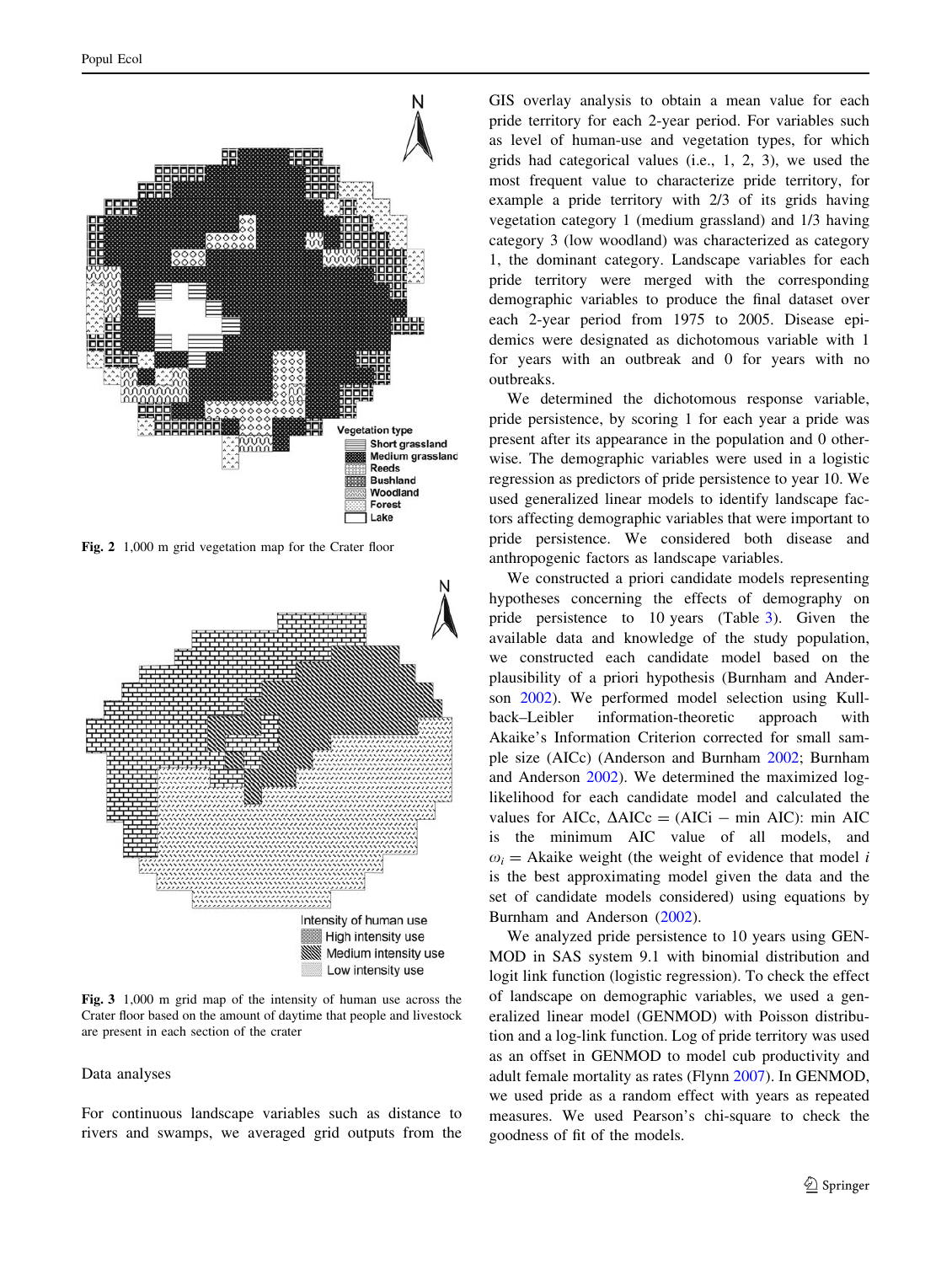### <span id="page-5-0"></span>**Results**

Over the period 1975–2005, 22 prides were observed in the Crater, but 7 prides were dropped from the analysis because they were observed too infrequently to estimate home-range utilization kernels. At the time of this analysis, 12 (80%) of the 15 prides had gone extinct; average persistence was 18 years  $\pm$  12 years (range 2–39 years).

### Pride persistence

We selected the best model among a set of 34 a priori candidate models constructed to predict pride persistence to year 10. The model with the lowest AIC and highest Akaike weight  $(\omega_i)$  values is regarded as the best approximating model in the set of candidate models considered. Models with  $\triangle AICc$  < 2 are said to have strong support and represent a confidence set of the best model,  $\triangle AICc$ values of 2–4 have weak support,  $\triangle AICc$  values of 4–7 little support, and values  $>7$  have no support (Burnham and Anderson  $2002$ ). Table 3 shows only models with  $\triangle$ AICc rank of  $\leq$ 5 and the null model (i.e., the model with only the intercept).

Logistic regression analysis indicated that the model containing adult female density and cub productivity to be the best for predicting pride persistence to year 10 (Tables  $3$  and  $4$ ). However,  $\triangle$ AICc revealed that models  $2$ 

Table 3 A priori logistic regression models for repeated measures data predicting the effect of demographic factors on pride persistence to 10 years

| no.            | Model Model set <sup>a</sup>  |     | K AICc | $\triangle$ AICc $\omega_i$ |      |
|----------------|-------------------------------|-----|--------|-----------------------------|------|
| 1              | Fdensity, cubsury             | 3   | 95.40  | 0.00                        | 0.35 |
| 2              | Fdensity, cubsury, fage       | 4   | 97.33  | 1.93                        | 0.13 |
| 3              | Fdensity, cubsury, fmortality | 4   | 97.39  | 1.99                        | 0.13 |
| $\overline{4}$ | Cubsurv                       | 2   | 98.45  | 3.05                        | 0.08 |
| 5              | Cubsury, fmortality           | 3   | 99.14  | 3.74                        | 0.05 |
| 6              | Freenwhere, Freenworth, Fage  | - 5 | 99.30  | 3.90                        | 0.05 |
| 7              | Cubsurv, mto                  | 3   | 99.41  | 4.01                        | 0.05 |
| 8              | Cubsury, resmale              | 3   | 99.56  | 4.17                        | 0.04 |
| 9              | Cubsury, fage                 | 3   | 100.18 | 4.78                        | 0.03 |
| 10             | Null model                    | 1   | 112.69 | 17.29                       | 0.00 |

AIC values were corrected for small sample size  $(n = 80)$ 

 $K$  Number of estimable parameters (each covariate  $+$  intercept) in approximating model, AICc Akaike's Information Criteria adjusted for small sample size,  $\triangle$ AICc (AICi - min AIC), min AIC is the minimum AIC value of all models,  $\omega_i$  Akaike weight, is the weight of evidence that model  $i$  is the best approximating model given the data and set of candidate models considered (also represent the probability that model  $i$  is the best among candidate models considered)

<sup>a</sup> Abbreviations explained in Table [2](#page-3-0)

and 3 had values  $\leq 2$ , thus constituting the confidence set of the best model. The Akaike weights  $(\omega_i)$  showed that the best model was only 2.7 times as likely as models 2 and 3. The confidence set suggested that age of females and female mortality influenced pride persistence. Table 4 shows model averaged parameter estimates for the best model and models in the confidence set. Although both adult female mortality and female age influenced pride persistence, their effects appear to be weak (Table 4), but cub productivity and adult female density are the most important factors to pride persistence.

Effects of landscape on cub productivity, adult female density and female mortality

We used AIC and generalized linear models to identify landscape factors affecting adult female mortality, cub productivity, and female density. There is no plausible a priori hypothesis for how the landscape might affect female age.

Effects on adult female mortality

We constructed a priori candidate models for hypotheses explaining the effect of landscape factors on adult female mortality. Table [5](#page-6-0) shows models with  $\triangle$ AICc values of  $\leq$ 5. Results suggest a model containing disease epidemic and level of human use to be the best approximating model for the effect on adult female mortality. The best model is about 2.7 times as likely to be better than the next model, but no model fell within the confidence set. Parameter estimates for the best model are presented in Table [6.](#page-6-0)

# Effects on cub productivity

Among the 23 a priori candidate models for the effect of landscape on cub productivity, only three models had  $\Delta AICc < 5$  (Table [7](#page-6-0)). The best fitting model contained five variables including distance to rivers, distance to swamps, amount of vegetative cover, disease epidemics, and the impact of human use (Table [7](#page-6-0)). The next model had  $\Delta AICc > 2$  suggesting no support for any alternative

Table 4 Model averaged parameter estimates and the 95% confidence intervals (CI) for the best model for pride persistence to 10 years

| Parameter              | Estimate  | SE.    | 95% CI  |            |
|------------------------|-----------|--------|---------|------------|
|                        |           |        | Upper   | Lower      |
| Adult female density   | 3.8634    | 1.7981 | 7.3697  | 0.3572     |
| Cub productivity       | 5.2570    | 2.7980 | 10.7132 | $-0.1991$  |
| Adult female mortality | $-1.7657$ | 5.0899 | 8.2104  | $-11.7419$ |
| Adult female age       | 0.0653    | 0.1210 | 0.3024  | $-0.1718$  |
|                        |           |        |         |            |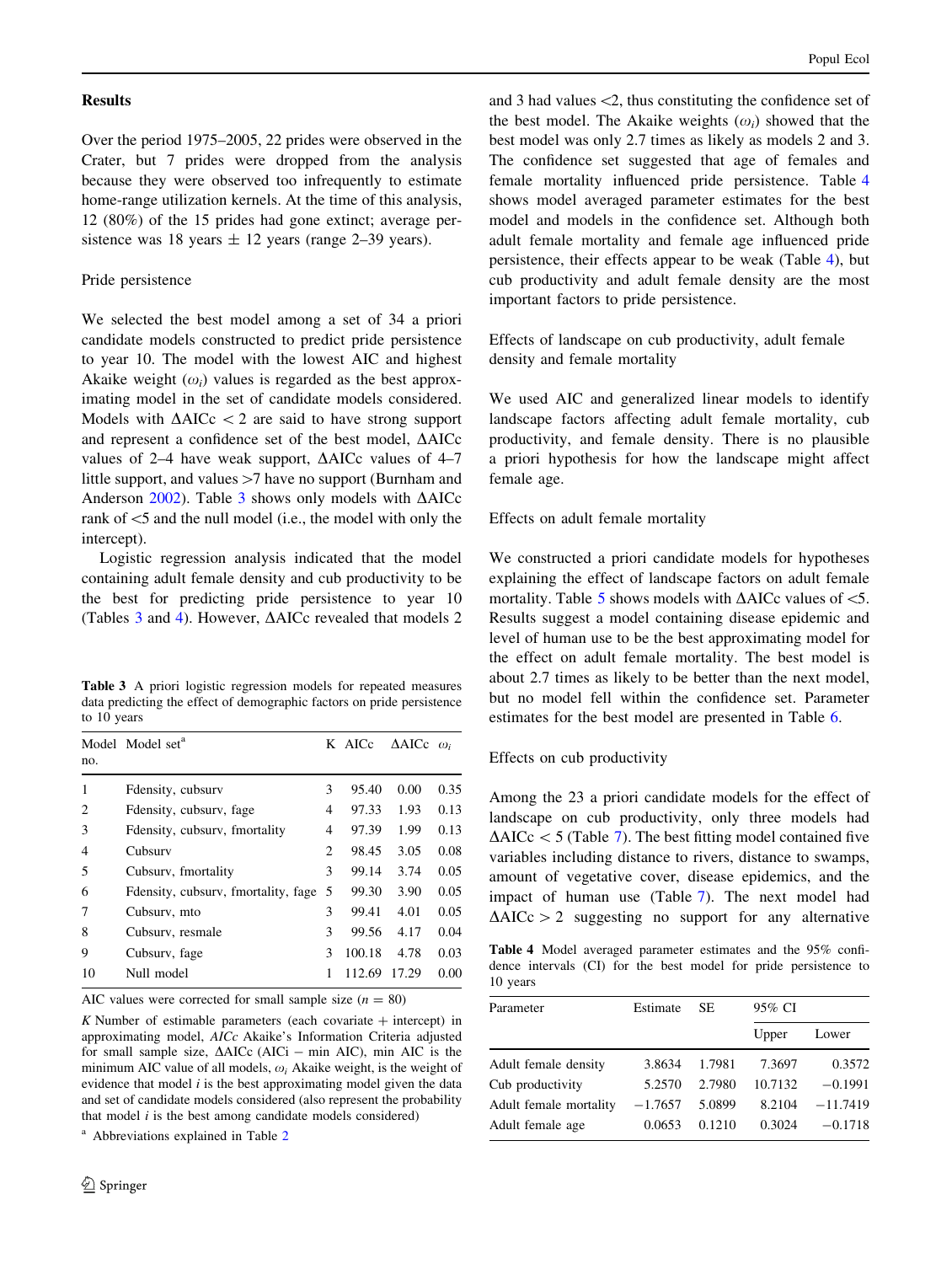| Model no.      | Model set                                    | K | AICc   | $\triangle$ AICc | $\omega_i$ |
|----------------|----------------------------------------------|---|--------|------------------|------------|
|                | Epidemic, humuse                             |   | 152.96 | 0.00             | 0.390      |
| 2              | Epidemic, riverdis, humuse                   | 4 | 155.04 | 2.08             | 0.137      |
| 3              | Epidemic                                     |   | 156.10 | 3.14             | 0.081      |
| $\overline{4}$ | Epidemic, riverdis                           |   | 156.80 | 3.84             | 0.057      |
| 5              | Epidemic, humuse, riverdis, roaddis, vegtype | 6 | 157.10 | 4.14             | 0.049      |
| 6              | Epidemic vegtype                             |   | 157.40 | 4.44             | 0.042      |
| 7              | Epidemic, swampdis                           | 3 | 157.91 | 4.95             | 0.033      |
| 15             | Null model                                   |   | 160.71 | 7.75             | 0.008      |

<span id="page-6-0"></span>Table 5 A priori candidate models explaining the effect of landscape factors on adult female mortality for Crater prides during 1975–2005

Models were analyzed using a Poisson generalized linear model for repeated data, corrected for small sample size  $(n = 95)$ , and ranked according to  $\triangle$ AICc

Epidemic Disease epidemic, riverdis distance to rivers, humuse human use, vegtype vegetative cover, swampdis distance to swamps, roaddis distance to roads

Table 6 Parameter estimates and 95% confidence intervals (CI) for parameters in the best model for adult female mortality, 1975–2005

| Parameter        | Estimate | SE.    | 95% CI |           |
|------------------|----------|--------|--------|-----------|
|                  |          |        | Upper  | Lower     |
| Human use        | 0.2163   | 0.1285 | 0.4682 | $-0.0357$ |
| Disease epidemic | 0.5471   | 0.2503 | 0.0565 | 1.0377    |

Table 8 Parameter estimates and the 95% confidence intervals (CI) for the best model for effects of landscape variables on cub productivity, 1975–2005

| Parameter                  | Estimate SE      |        | 95% CI           |                   |
|----------------------------|------------------|--------|------------------|-------------------|
|                            |                  |        | Upper            | Lower             |
| Distance to swamps         | $-0.0002$ 0.0002 |        |                  | $0.0002 - 0.0007$ |
| Disease epidemic           | $-0.2434$        | 0.4420 |                  | $0.6228 - 1.1097$ |
| Anthropogenic factors      | 0.3168           | 0.1744 |                  | $0.6586 - 0.0249$ |
| Amount of vegetative cover | 0.1723           | 0.1962 |                  | $0.5569 - 0.2122$ |
| Distance to rivers         | $-0.0013$        |        | $0.0005 -0.0003$ | $-0.0024$         |

Table 7 A priori candidate models for the effect of landscape on cub productivity in Crater prides for 1975–2005

| no. | Model Model set                                                         | K AICc           | $\triangle$ AICc $\omega_i$ |       |
|-----|-------------------------------------------------------------------------|------------------|-----------------------------|-------|
|     | Riverdis, vegtype, epidemic, $6 -243.66 0.00 0.644$<br>humuse, swampdis |                  |                             |       |
| 2   | Humuse, riverdis                                                        | $3 -241.38$ 2.28 |                             | 0.206 |
| 3   | Riverdis, vegtype, epidemic, $5 -240.73$ 2.93 0.149<br>humuse           |                  |                             |       |
|     | Null model                                                              | $-202.53$ 41.13  |                             | 0.000 |

Models were analyzed using Poisson generalized linear model for repeated data. Models are ranked based on  $(\Delta AICc)$ . AIC values were corrected for small sample size  $(n = 95)$ 

All terms and abbreviations as in Table 5

model in the candidate list. Analysis of parameter estimates for the best model indicated the effects of distance to swamps, amount of vegetative cover, disease epidemics, and the impact of human use on cub productivity to be weak (Table 8), but distance to rivers influences cub productivity most significantly. Cub productivity is also influenced by adult female density; we therefore introduced this variable in models to check whether positive anthropogenic effect disappears. However, cub productivity was still higher in areas with higher human activities after introducing adult female density as a covariate in the models predicting cub productivity. It is possible that human presence enhanced cub productivity by repelling Cape buffalo and spotted hyenas from these areas; buffalo have been seen to trample cubs on several occasions in the Crater (B. Kissui, personal observation), and hyenas are known to kill lion cubs elsewhere (Schaller [1972\)](#page-8-0).

#### Effects on adult female density

Among 21 a priori models tested for the effect of landscape factors on adult female density, no model performed better than the null model. Table [9](#page-7-0) shows the null model and models with  $\Delta AICc$  < 5. Adult female density may not be directly influenced by landscape factors.

## Discussion

This analysis suggests that female density, cub productivity, adult female mortality, and the average age of adult females determine the long-term persistence of a lion pride. "Adult female density" is a measure of pride size, and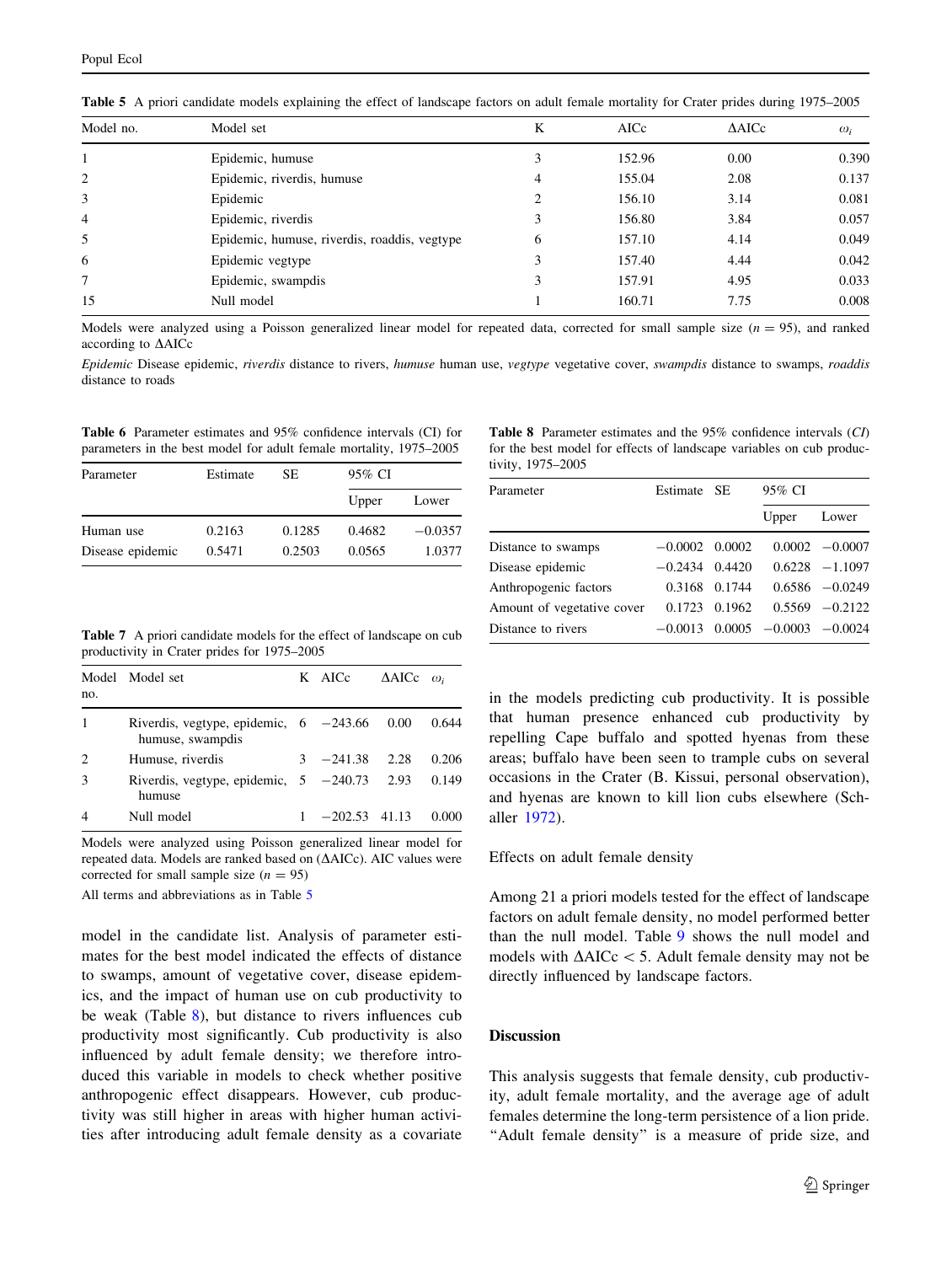<span id="page-7-0"></span>Table 9 A priori candidate models for the effects of landscape factors on adult female density for Crater pride during 1975–2005

| Model<br>no. | Model set                               | K              | AICc   | $\triangle$ AICc | $\omega_i$ |
|--------------|-----------------------------------------|----------------|--------|------------------|------------|
| 1            | Null model                              | 1              | 102.43 | 0.00             | 0.196      |
| 2            | Humuse                                  | $\overline{c}$ | 103.66 | 1.23             | 0.106      |
| 3            | Epidemic                                | $\overline{c}$ | 104.11 | 1.68             | 0.084      |
| 5            | Riverdis                                | $\overline{2}$ | 104.23 | 1.80             | 0.080      |
| 7            | Swamps                                  | $\mathfrak{D}$ | 104.46 | 2.03             | 0.071      |
| 6            | Vegtype                                 | $\mathfrak{D}$ | 104.46 | 2.03             | 0.071      |
| 4            | Humuse, riverdis                        | 3              | 104.58 | 2.15             | 0.067      |
| 8            | Epidemic, humuse                        | 3              | 105.41 | 2.98             | 0.044      |
| 9            | Humuse, vegtype                         | 3              | 105.70 | 3.27             | 0.038      |
| 10           | Epidemic, riverdis                      | 3              | 105.96 | 3.53             | 0.034      |
| 14           | Epidemic, swampdis                      | 3              | 106.16 | 3.73             | 0.030      |
| 15           | Vegtype, riverdis                       | 3              | 106.29 | 3.86             | 0.028      |
| 11           | Epidemic, humuse, swampdis,<br>riverdis | 4              | 106.33 | 3.90             | 0.028      |
| 13           | Epidemic, riverdis, humuse              | 4              | 106.44 | 4.01             | 0.026      |
| 16           | Vegtype, swampdis                       | 3              | 106.50 | 4.08             | 0.026      |
| 12           | Humuse, riverdis, vegtype               | 4              | 106.59 | 4.16             | 0.024      |

Models were analyzed using Poisson generalized linear model for repeated data. Models are ranked based on ( $\Delta AICc$ ). AIC values were corrected for small sample size  $(n = 95)$ 

All terms and abbreviations as in Table [5](#page-6-0)

larger prides would certainly be expected to persist longer because of the competitive advantage of large groups over smaller groups. Territorial behavior plays a crucial role by enabling large prides to occupy high quality areas in terms of food supply and shelter (Mosser and Packer [2009\)](#page-8-0). Cub productivity is the ultimate source of recruitment of all future females within the pride. Rivers have a positive effect on cub productivity and are associated with lower female mortality.

According to our best-fitting landscape model, exposure to disease epidemics and higher levels of human activity increased the mortality of adult females. Age-specific mortality typically follows a U-shaped curve, with high mortality prior to the first birthday and accelerating mortality from 11 years onward (Packer et al. [1998\)](#page-8-0). However, during documented disease outbreaks, lions in the middle age classes experience unusually high mortality (Packer et al. [1999;](#page-8-0) Kissui and Packer [2004](#page-8-0)), and two of three disease epidemics in the Crater were deduced from abnormally high adult mortality over a short period of time (Kissui and Packer [2004\)](#page-8-0). The effect of human activities is likely to result from the type of human–lion conflicts that have been identified as an important cause of population decline in many ecosystems (e.g., Kissui [2008](#page-8-0)).

Although we failed to find a direct link of landscape factors to adult female density, pride territories closest to rivers and swamps and higher vegetative cover experienced the highest cub productivity. However, our analysis showed high cub productivity to occur in areas with high human presence in the crater. One possible explanation for this counterintuitive result is that humans repel Cape buffalo and spotted hyenas from the immediate area, thus reducing cub mortality. Buffalo and hyenas are both known to kill lion cubs, although the extent of this impact is difficult to determine. High recruitment of young into the adult population ameliorates the effect of adult mortality and promotes pride persistence. Proximity to rivers and swamps and high vegetative cover increase lions' hunting and reproductive success (Hopcraft et al. [2005](#page-8-0); Mosser [2008](#page-8-0)) through greater prey availability/accessibility (Spong [2002](#page-8-0); Funston et al. [2003](#page-8-0); Hopcraft et al. [2005](#page-8-0)), and more effective shelter for cubs (Mosser [2008](#page-8-0)).

Our analysis illustrates the value of using pride persistence to assess the combined role of pride level complexities such as territorial behavior, landscape quality, and individual demography on the temporal dynamics of a lion population. Because of high space fidelity by lion prides, focusing on pride persistence has the advantage of allowing meaningful comparisons to be made between prides in heterogeneous landscapes. Prides can potentially persist far longer than the average lifespan of an adult female, thus pride persistence is the best measure of intergenerational reproductive success. In terms of management concerns, the results presented here suggest that while increased human activities may not negatively affect cub productivity, it has negative effects on the adult segment of the lion population: adult female lion mortality increases in areas with high human interference. The human population in the Ngorongoro Conservation Area has nearly quadrupled over the past four decades (Ikanda and Packer [2008\)](#page-8-0), raising concerns over the future of the lion population in the crater floor.

Acknowledgments We thank the Tanzania Wildlife Research Institute (TAWIRI) and the management of the Ngorongoro Conservation Area (NCA) for providing permission to conduct the field research work. We thank the many people who worked in the Crater over many years to assemble the long-term dataset for the Crater lion population. The long-term research in the Ngorongoro Crater was funded by NSF grants LTREB 9903416 and EF 022543.

## References

- Anderson DR, Burnham KP (2002) Avoiding pitfalls when using information-theoretic methods. J Wildl Manage 66:912–918
- Bradbury JW, Vehrencamp SL (1976) Social organization and foraging in Emballonurid bats. Behav Ecol Sociobiol 1:337–381
- Budnik JM, Thompson FR III, Ryan MR (2002) Effect of habitat characteristics on the probability of parasitism and predation of bell's vireo nests. J Wildl Manage 66:232–239
- Burnham KP, Anderson DR (2002) Model selection and multimodal inference: a practical information-theoretic approach, 2nd edn. Springer, New York